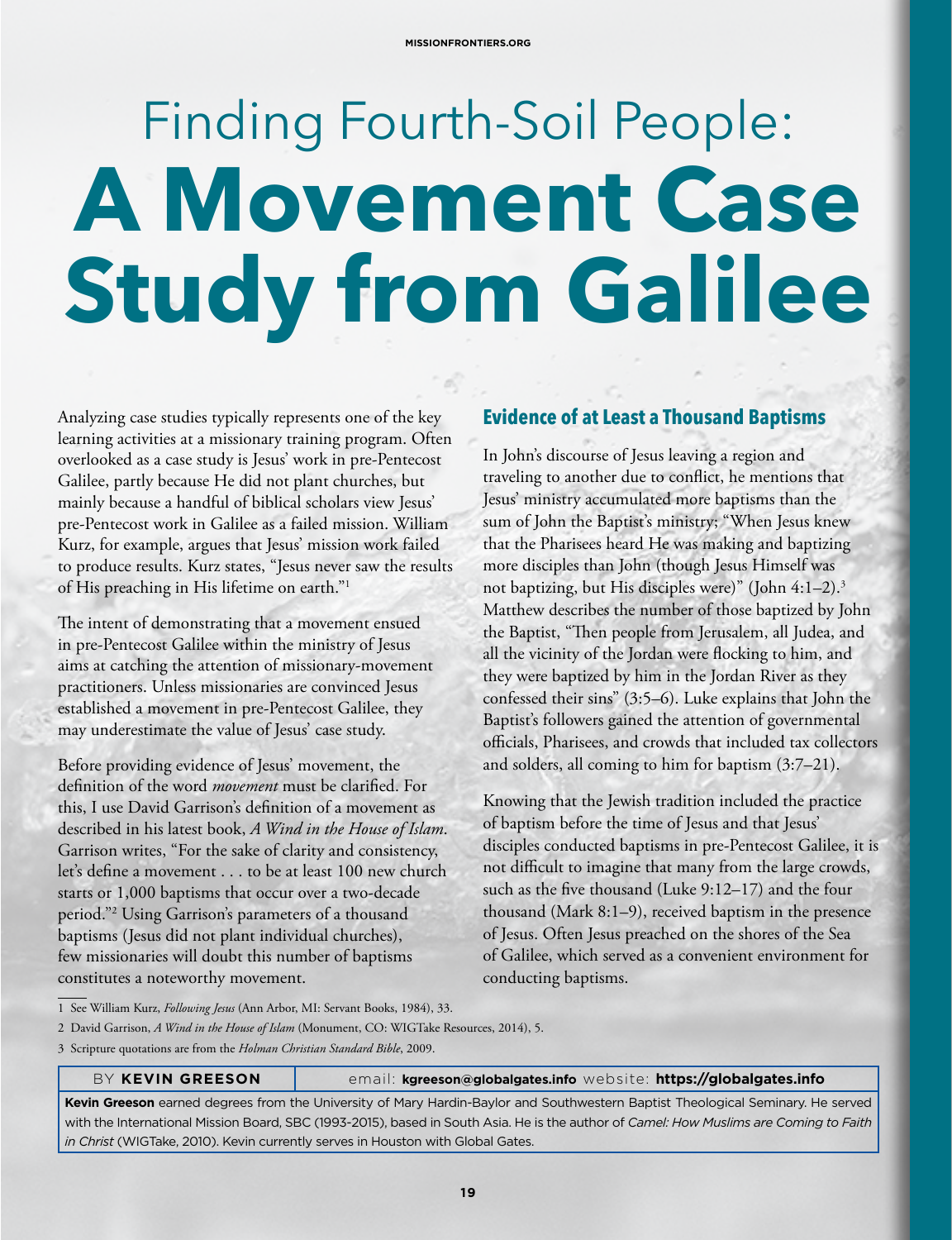In fewer than ten days after Jesus' ascension, three thousand people in Jerusalem received baptism. Notice that the three thousand apparently knew what to do when Peter told them, "Repent and be baptized." No formal training on baptism is mentioned. For this occasion, the three thousand likely had seen or heard of Jesus' death and resurrection, witnessed the miracle of the disciples' speaking in tongues, and heard Peter's powerful sermon. If this is what it took to get three thousand baptisms, it should not be a stretch to suppose that for each miracle Jesus performed in front of crowds in Galilee at least fifty to one hundred people routinely came forward for baptism. See Matthew 4:17, 23–25:

From then on Jesus began to preach, "Repent, because the kingdom of heaven has come near!" . . .

Jesus was going all over Galilee . . . preaching . . . healing. . . . Then the news about Him spread throughout Syria. . . . Large crowds followed Him from Galilee, Decapolis, Jerusalem, Judea, and beyond the Jordan.

Historian Richard Horsley postulates that the Galilean movement was supported by first-generation believers; the movement did not depend on the Twelve or the seventy-two disciples once Jesus and the disciples left the region on their final journey to Jerusalem.4 Finally, to reach one thousand baptisms, the Twelve plus the seventy-two disciples only needed to baptize twelve of their *oikos* members.

#### **Jesus' Pre-Pentecost Galilean Movement Case Study**

There is more information in the gospel narratives regarding steps Jesus took to establish the pre-Pentecost Galilean movement than there is regarding steps taken by Paul—recorded in Acts and his letters—to establish the movements in Asia Minor. Paul wrote his letters to existing movements; very little information appears about how each movement began. The following represents basic actions Jesus implemented to produce a thousand baptisms in pre-Pentecost Galilee. To present the most accurate historical steps Jesus made to establish a movement, we will look to the narrative of Luke, who attempted to present events in chronological order.<sup>5</sup>

**44 Galilee, the size<br>
of Rhode Island<br>
with a population of Rhode Island with a population of more than two hundred thousand, represented Jesus' target mission field, and the lost house of Israel represented His primary target people group within His ministry field. »**



A threefold-ministry-training periodization emerges in Luke's narrative: Jesus ministering as the disciples watch (chap. 4–7), Jesus training the disciples with the Parable of the Sower (8:4–15), and the disciples applying their training in the field (9:1–6; 10:1–24). Galilee, the size of Rhode Island with a population of more than two hundred thousand, represented Jesus' target mission field, and the lost house of Israel represented His primary target people group within His ministry field. All three Synoptic Gospel writers appear convinced that Jesus visited all 204 (according to Josephus) villages, towns, and cities in Galilee (see Matt 9:35, "Then Jesus went to all the towns and villages"; Mark 1:38–39, "Let's go on to the neighboring villages so that I may preach there too. . . . So He went into all of Galilee"; Luke 8:1, "He was traveling from one town and village to another"). Eckhard Schnabel lays out the possibility that Jesus could have visited all towns and villages in Galilee in less than a year.6 Once the people tried to slow Jesus down, to spend more time with Him, He replied, "I must proclaim the good news about the kingdom of God to the other towns also" (Luke 4:43).

<sup>4</sup> Richard A. Horsley, "Early Christian Movements: Jesus Movements and the Renewal of Israel," *Harvard Theological Studies* 62:4 (2006), 1222–23. The basis of Horsley's theory rests on the large number of historical records and the letters of Pliny.

<sup>5</sup> See John Nolland, *Word Biblical Commentary: Luke 1–9:20* (Nashville: Thomas Nelson, 1989), 547. Nolland comments, "The consensus is as follows. Luke reproduces quite closely the original order and scope of the materials."

<sup>6</sup> Eckhard Schnabel, *Early Christian Mission: Jesus and the Twelve* (Downers Grove, IL: InterVarsity Press, 2004), 1:247. Schnabel writes, "If Jesus spent two days in each of the 138 settlements of Galilee that Mordechai Aviam mentions, he would have needed 276 days, or 46 weeks (not counting Sabbath days), to reach every single Galilean town or village—not an impossible task in view of the three years of Jesus' public ministry."